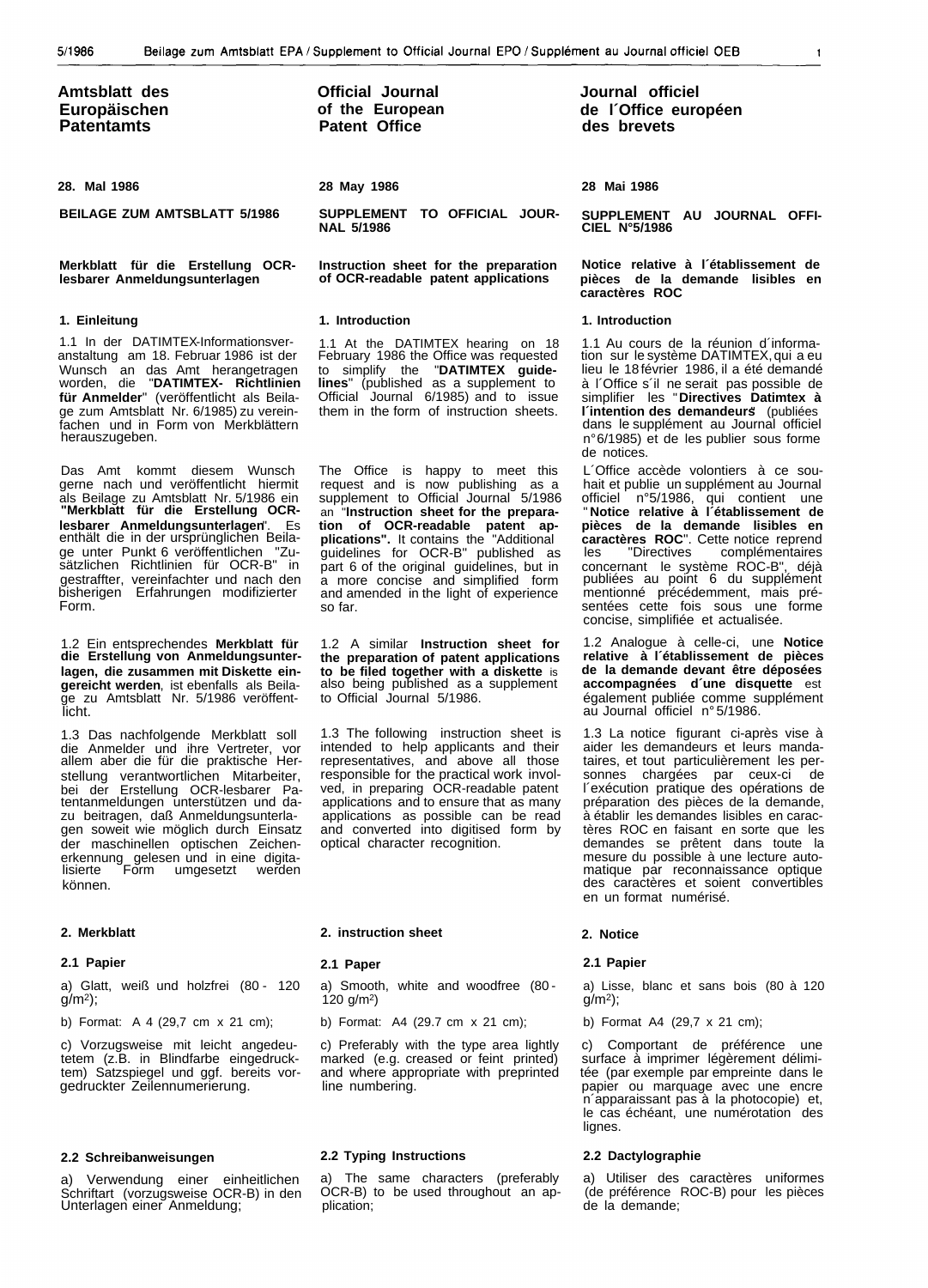- b) Schrift muß gleichmäßig schwarz und konturenscharf wiedergegeben werden (keine schadhaften oder verschmutzten Typen verwenden);
- c) Nur schwarzes Einmal-Carbon-Farbband verwenden;
- d) Schriftbreite: 10 oder 12 Zeichen/Zoll; Zeilenabstand: 1 1/2;
- e) Mindestränder (Satzspiegel):
- Oberer Rand: 2 cm (Papieroberkante bis Seiten-Nummer).
- Linker 2,5 cm (falls ge-Seitenrand: wünscht, kann in diesem Bereich außerhalb des Satzspiegels die Zeilennumerierung angegeben werden).

Rechter

# Seitenrand: 2 cm

Unterer Rand: 2 cm

- (Falls gewünscht, kann im oberen Rand rechts das interne Referenzzeichen des Anmelders/Vertreters angegeben werden);
- f) Seiten in arabischen Ziffern ohne Zusatzzeichen numerieren;
- g) Keine Unterstreichungen vornehmen;
- h) Trennung von Wörtern am Zeilenende vermeiden (die Lesemaschine kann nicht zwischen Trennstrichen bei Silbentrennung und unbedingt erforderlichen Bindestrichen unterscheiden);
- i) Blocksatz (= vertikale Ausrichtung des Schriftbildes am rechten Rand) bzw. Proportionalschrift vermeiden;
- j) Verwendung der Type "1" für die Ziffer "eins" und Type "I" für den Kleinbuchstaben "I" sowie Type "O" für den Buchstaben "O" und Type "0" für die Ziffer "Null"; jedes gedruckte Zeichen muß immer dieselbe Bedeutung haben;
- k) Beschreibung, Patentanspruch (Patentansprüche) und Zusammenfassung immer jeweils auf einer neuen Seite beginnen. Die erste Seite<br>der Beschreibung, der Patentander Beschreibung, sprüche und der Zusammenfassung muß jeweils mit der entsprechenden Bezeichnung:

| <b>Beschreibung</b><br>Patentanspruch<br>sprüche     | bzw. | <b>Patentan-</b>                      |
|------------------------------------------------------|------|---------------------------------------|
| Patentanspruch<br>sprüche für den<br>Zusammenfassung | bzw. | <b>Patentan-</b><br>Vertragsstaat: AT |

# begonnen werden;

I) Für griechische, mathematische und andere Sonderzeichen, die auf herkömmlichen Schreibmaschinen/-<br>systemen nicht erzeugt werden erzeugt können, wird empfohlen, soweit wie möglich, die entsprechenden Substitutionen zu verwenden (siehe Anhang II in Beilage zu Amtsblatt Nr. 6/1985); andernfalls können die Zeichen mit der Hand eingesetzt werden;

m) Fußnoten vermeiden.

- b) Characters must be uniformly black and contours well defined (do not use damaged or dirty type);
- c) Use only black carbon ribbon;
- d) Pitch: 10 or 12 characters/inch; Line spacing: 1 1/2;
- e) Minimum margins (type area):
	- Top: 2 cm (top edge of paper to page number).
	- Left: 2.5 cm (if required, line numbering can be shown here outside the type area).<br>2 cm Right: Bottom: 2 cm

(If desired, the applicant´s/ representative´s internal reference may be given in the top right-hand margin.)

- f) Page numbering: Arabic numerals with no additional symbols;
- g) Do not use underlining;
- h) Avoid division of words at the end of a line (the scanner cannot distinguish between syllable hyphens at the ends of lines and required hyphens);
- i) Avoid justification (= vertical align- ment down the right-hand margin) and proportional spacing;
- j) Key "1" for the number "one" and key "I" for the letter "I". Use "O" for the letter "O" and "0" for the zero sign. Each printed character must always have the same meaning;
- k) Always start the description, claims and abstract on a new page. The first page of the description, claims and abstract must start with the appropriate title, e.g.:

#### **Description Claim(s)**

**Claim(s) for the Contracting State: AT**

# **Abstract.**

I) Where Greek, mathematical and other special characters cannot be produced by conventional typewriters or word processors, it is recommended that the appropriate substitutes be used where available (see Annex II in the Supplement to Official Journal 6/1985); otherwise, these characters may be inserted by hand;

m) Avoid footnotes.

- b) Les caractères doivent être uniformément noirs et nets (ne pas utiliser de caractères défectueux ou encrassés);
- c) Ne se servir que de rubans carbone noirs (utilisables une seule fois);
- d) Espacement : 10 ou 12 caractères/pouce; interligne: 1 1/2;
- e) Marges minimales (surface imprimée): Marge du haut: 2 cm (du bord supérieur de la feuille au numéro de la page). Marge de gauche: 2,5 cm (la numérotation des lignes peut, le cas échéant, être portée dans cette marge hors de la surface imprimée). Marge de droite: 2 cm.

Marge du bas: 2 cm.

(Le numéro de référence interne du demandeur/mandataire peut, le cas échéant, être porté dans la marge du haut, à droite.)

f) Pages: à numéroter en chiffres arabes, sans caractères supplémentaires;

g) Ne procéder à aucun soulignage;

- h) Eviter les coupures de mot en fin de ligne (le système lecteur ne peut pas distinguer entre les tirets dus à des séparations de syllabes et les traits d´union qui s´imposent);
- i) Eviter d´utiliser la composition en forme de carré (= alignement vertical du texte sur la marge de droite) ou l´espacement proportionnel;
- j) Utilisation du caractère "1" pour le chiffre "un" et du caractère "I" pour la lettre "I" minuscule ainsi que du caractère "O" pour la lettre "O" et du caractère "0" pour le chiffre "zéro" ; tout caractère imprimé doit toujours avoir une seule et même signification;
- k) La description, la revendication (le jeu de revendications) et l´abrégé doivent toujours commencer sur une nouvelle page. La première page de la description, de la revendication (du jeu de revendications) et de l´abrégé doit commencer par la désignation correspondante, à savoir, respectivement :

# **Description**

# **Revendication(s)**

**Revendication(s) pour l´Etat contractant: AT Abrégé.**

I) Dans le cas de caractères grecs, de symboles mathématiques et de caractères spéciaux non reproductibles sur les matériels courants, il est recommandé d´utiliser dans la mesure du possible les transcriptions correspondantes (cf. Annexe II au supplément au Journal officiel n° 6/1985). Sinon, les remplacer par des caractères ou symboles manuscrits;

m) Eviter les notes en bas de page.